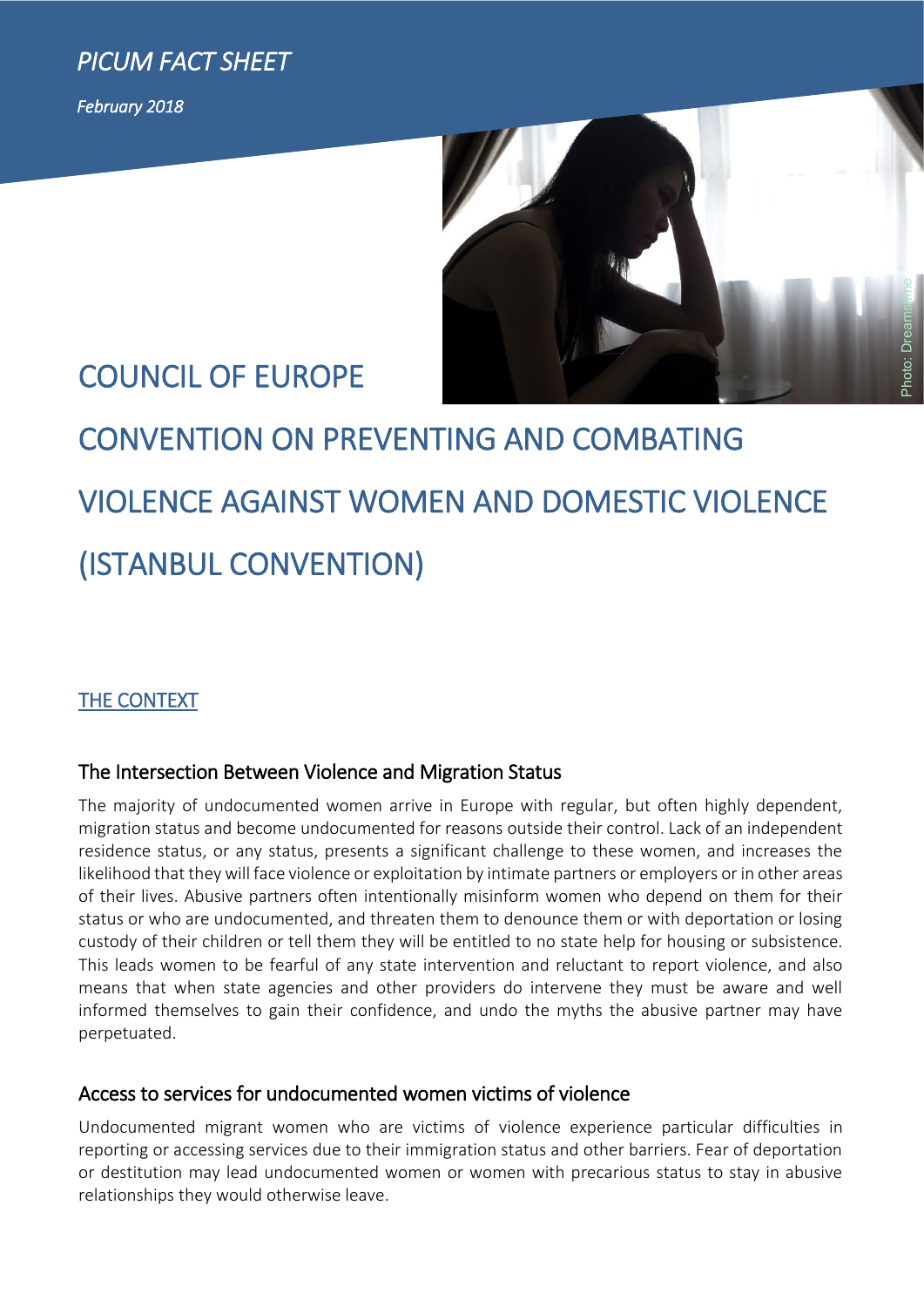Going to the authorities for help in many cases does not yield greater protection or result in a proper investigation, and could lead to the loss of their immigration status, to deportation or no access to financial support which leads into destitution. Too often undocumented women are left with no choices.

A number of practical obstacles also limit undocumented women's access to protection and legal remedy through the justice system, including language barriers, poverty, social isolation, lack of awareness of their rights, difficulties in navigating the system and lack of legal counsel or presentation.

#### Legal Framework

At the international level, the UN Convention on the Elimination of All Forms of Discrimination against Women [\(CEDAW\)](http://www.un.org/womenwatch/daw/cedaw/) defines discrimination against women as "...any distinction, exclusion or restriction made on the basis of sex which has the effect or purpose of impairing or nullifying the recognition, enjoyment or exercise by women, irrespective of their marital status, on a basis of equality of men and women, of human rights and fundamental freedoms in the political, economic, social, cultural, civil or any other field." The CEDAW Committee has noted in its General Recommendation no. 33 (para. 10) that intersecting forms of discrimination limit access to justice, such that women "often do not report violations of their rights to the authorities for fear that they will be humiliated, stigmatised, arrested, deported, tortured or have other forms of violence inflicted upon them, including by law enforcement officials." The Committee calls on states to ensure women's "unhindered access to justice systems" without discrimination, as a condition of achieving *de jure* and *de facto* equality.

#### WHAT IS THE ISTANBUL CONVENTION?

The Council of Europe Convention on Preventing and Combating Violence against Women and Domestic Violence (Istanbul Convention), which entered into force on 1 August 2014, is the first comprehensive legal instrument on violence against women. States that are party to the Convention must bring their national laws into conformity with its provisions, and make sure that it is applied in their countries to the benefit of all women in a non-discriminatory way. The Istanbul Convention contains enforceable standards on preventing violence against women, protecting survivors and punishing perpetrators. It requires states to guarantee the availability of services like emergency hotlines, shelters, medical assistance, counselling, and legal aid.

The Convention is a milestone for undocumented women and for women with precarious residence status because it expressly forbids discrimination based on migration status and requires states to make it possible for women whose status is dependent on a violent partner or spouse to obtain an independent residence status.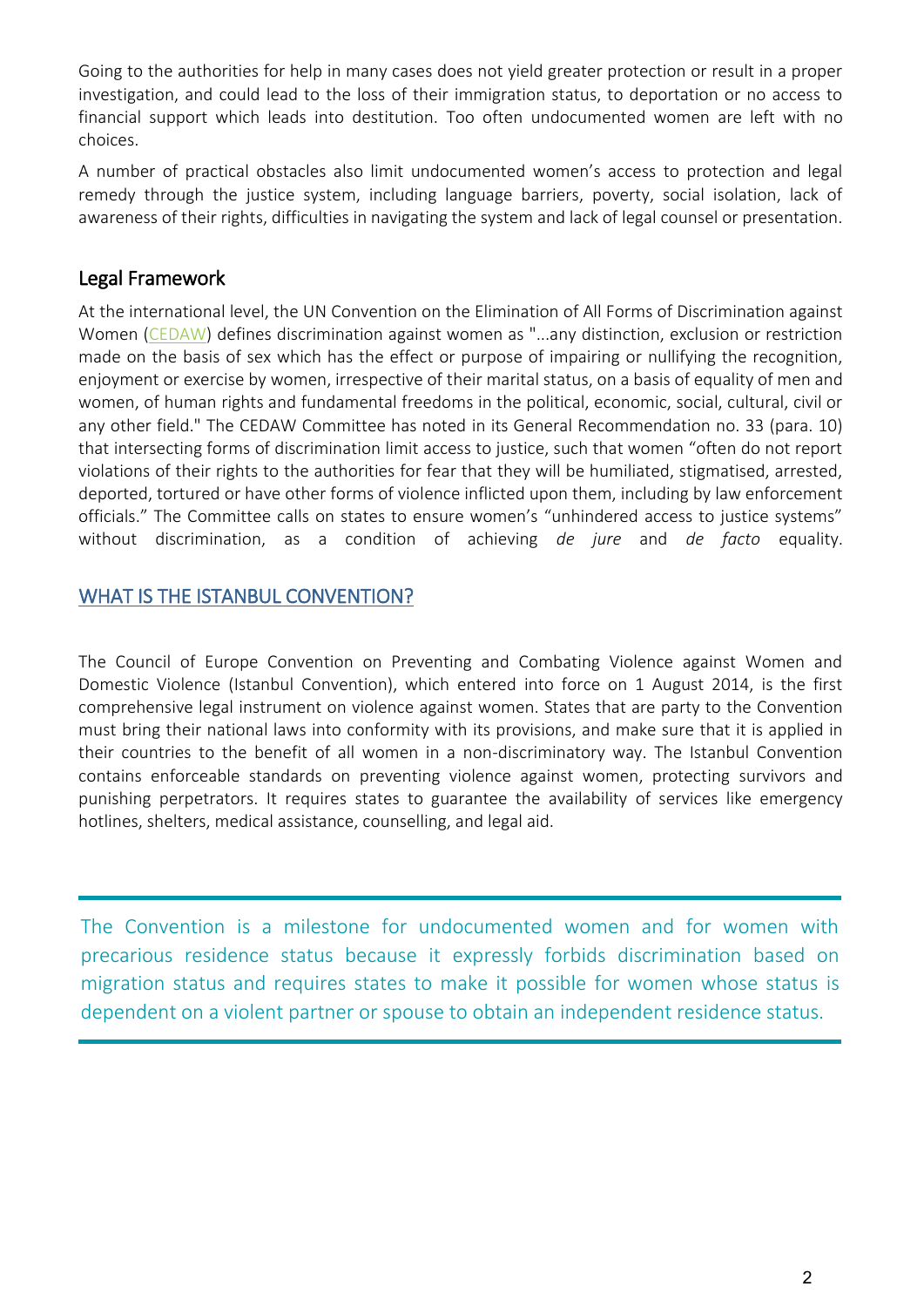#### KEY PROVISIONS:

- It is a fundamental right for everyone to live a life free from violence in the public and private sphere (Article 4)
- The Convention must be implemented without discrimination on any ground, including migrant or refugee status (Article 4)
- Provision of services is not dependent on the victim's willingness to press charges or testify against any perpetrator (Article 18)
- Women whose residence status depends on that of a spouse or partners should have access to autonomous residence permit and suspension of deportation proceedings initiated in relation to spouse-dependent visa status (Article 59)
- States have a broad obligation to **prevent violence** with measures that eradicate prejudices, stereotypes and customs linked to violence against women through public awareness campaigns, education and training of professionals who are in contact with victims or perpetrators (Article 12-17).
- States are obliged to regularly collect comparable, disaggregated data on the nature and extent of violence against women to guide policy and monitor implementation of measures to address violence against women (Article 11)
- Recognising the critical role of non-governmental organisations (NGOs) and civil society organisations (CSOs) in providing support and services for victims, states must implement policies for effective multi-agency cooperation to ensure an integrated, holistic approach (Article 7 & 9) and to engage and support the work of NGOs (Article 9); and allocate appropriate financial and human resources for activities carried out by public authorities and relevant NGOs and CSOs (Article 8)
- States must provide women with information about available support services and measures in a language they understand (Article 9)
- Women have a right to general support, including free & confidential legal and psychological counselling, financial assistance, housing, education, training, health care and social services (Article 20)
- Women have a right to specialist services, as well as access to shelters,  $24/7$  hotlines to provide confidential advice (Article 22, 23, 24, 26)
- States must ensure that shelters are accessible in sufficient numbers and adequately distributed across the country (Article 23)
- States must ensure effective investigation and prosecution without delay and the availability of restraining or protection orders for victims (Articles 50 & 53)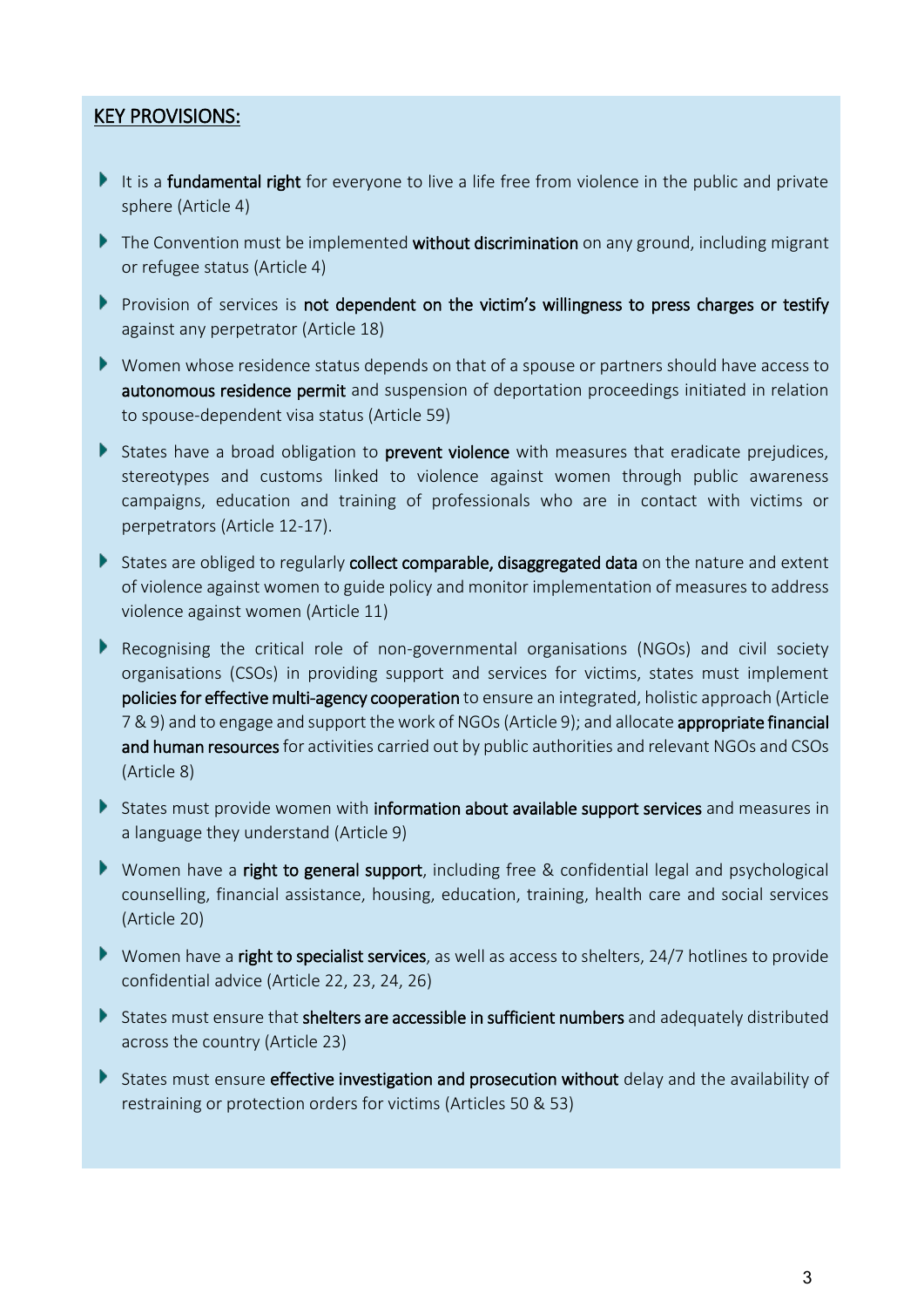#### WHICH STATES ARE PARTIES TO THE CONVENTION?

As of 12 February 2018, 28 states have ratified – and so are legally bound by – the Istanbul Convention:

- **Albania**
- Andorra
- Austria
- Belgium
- Bosnia and Herzegovina
- Cyprus
- Denmark
- **Estonia**
- **Finland**

1

- **France Georgia**
- Germany
- Italy
- Malta
- Monaco
- Montenegro
- **Netherlands**
- **Norway**
- **Poland**
- Portugal
- **Romania**
- San Marino
- Serbia
- Slovenia
- Spain
- **Sweden**
- Switzerland
- **Turkey**

Additional countries have signed, but not yet ratified, the Convention.

Several countries have submitted [reservations,](https://www.coe.int/en/web/conventions/full-list/-/conventions/treaty/210/declarations?p_auth=zCJotxqc) essentially opting out of certain provisions of the Convention. In particular, Armenia,<sup>1</sup> Cyprus, Monaco, Romania, and Slovenia have reserved the right not to apply Article 59, and Germany has reserved the right not to apply Article 59 paragraphs 2 (suspension of expulsion proceedings) and 3 (renewable residence permits owing to a victim's personal situation or where necessary for cooperation in an investigation). Malta has reserved the right not to apply Article 59, and to continue to apply its own law regarding victims of violence with dependent status. Switzerland has reserved the right not to apply Article 59 or to apply only in specific cases or conditions. Poland, Latvia<sup>2</sup> and Lithuania have indicated that they will apply the Convention in conformity with their own national constitutions.

On 4 March 2016, the [European Commission](http://europa.eu/rapid/press-release_IP-16-549_en.htm) proposed that the European Union accede to the Istanbul Convention, to provide a mandate for better data collection at the EU level on the extent and nature of violence against women, and to bring greater accountability for the EU at the international level. The EU published a [roadmap](http://ec.europa.eu/smart-regulation/roadmaps/docs/2015_just_010_istanbul_convention_en.pdf) setting out the argument for accession. On 13 June 2017, the European Union [signed](https://eeas.europa.eu/delegations/council-europe/28130/eu-signs-istanbul-convention-13-june-2017_en) the Istanbul Convention, based on decisions by the Council of the EU adopted on 11 May 2017 on articles related to asylum, refugees and refoulement, and cooperation in criminal matters.

#### HOW ARE STATES HELD ACCOUNTABLE UNDER THE CONVENTION?

In May 2015, the Group of Experts on Action against Violence against Women and Domestic Violence (GREVIO) was established to monitor the Convention's implementation at the national level. GREVIO is the independent expert body responsible for monitoring implementation of the Council of Europe Convention on Preventing and Combating Violence against Women and Domestic Violence (Istanbul Convention) by the parties to the Convention.

<sup>1</sup> Armenia signed the Istanbul Convention on 18 January 2018 and submitted their reservations but has not ratified the Convention.

 $^2$  Latvia signed the Istanbul Convention on 18 May 2016 and submitted their reservations but has not ratified the Convention.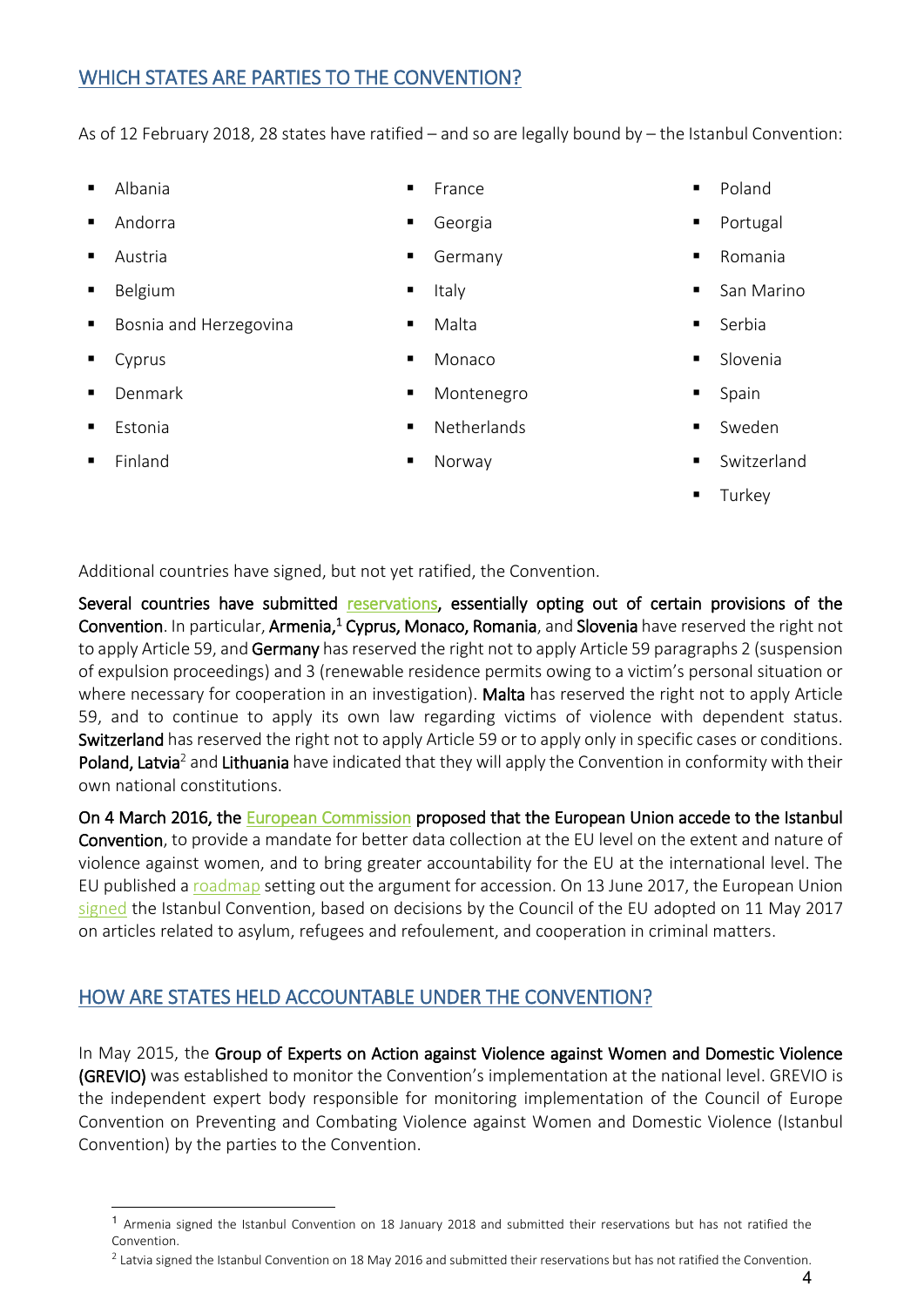GREVIO draws up and publishes reports evaluating legislative and other measures taken by the parties to give effect to the provisions of the Convention. In cases where action is required to prevent a serious, massive or persistent pattern of any acts of violence covered by the Convention, GREVIO has the power to initiate a special inquiry procedure. GREVIO may also adopt, where appropriate, general recommendations on themes and concepts of the Convention.

[Ten members](https://www.coe.int/en/web/istanbul-convention/members) currently sit on GREVIO. They were nominated by States Parties to the Convention and elected by the Committee of Parties on 4 May 2015. GREVIO's composition takes into account a gender and geographical balance, as well as multidisciplinary expertise in human rights, gender equality, violence against women and domestic violence, and in the assistance to and protection of victims (Art 66).

The twenty-fifth ratification of the Convention having occurred in October 2017, five additional members [will be elected](https://rm.coe.int/168046325b) to GREVIO in May 2018, from eligible countries (Andorra, Belgium, Bosnia & Herzegovina, Cyprus, Denmark, Estonia, Finland, Georgia, Germany, Monaco, Norway, Poland, Romania, San Marino, Switzerland, Slovenia, and Sweden).

Civil society can actively contribute to the monitoring process through, for example, submitting reports and evidence to GREVIO to complement a state's reporting. Civil society can also encourage meaningful application of the new mechanism through the involvement of national parliaments in evaluation and monitoring (as described in Article 70 of the Convention).

Parties use a [questionnaire](https://rm.coe.int/CoERMPublicCommonSearchServices/DisplayDCTMContent?documentId=09000016805c95b0) as a basis for preparing their report on legislative and other measures giving effect to the provisions of the Istanbul Convention.

#### [Timetable for Review:](https://rm.coe.int/provisional-timetable-evaluation-procedure-2016-2020/1680768428)

| Country        |                               | <b>Deadline for Questionnaires</b> | Deadline for Report |
|----------------|-------------------------------|------------------------------------|---------------------|
| $\blacksquare$ | Denmark and Albania           | September 2016                     | January 2017        |
| $\blacksquare$ | Montenegro and Turkey         | January 2017                       | May 2017            |
| $\blacksquare$ | Sweden and Portugal           | May 2017                           | September 2017      |
| $\blacksquare$ | Finland, France and Italy     | November 2017                      | <b>March 2018</b>   |
| $\blacksquare$ | Netherlands, Serbia and Spain | February 2018                      | June 2018           |
| ٠              | Andorra, Belgium and Slovenia | <b>July 2018</b>                   | December 2018       |
| ٠              | Malta, Poland and Romania     | February 2019                      | June 2019           |